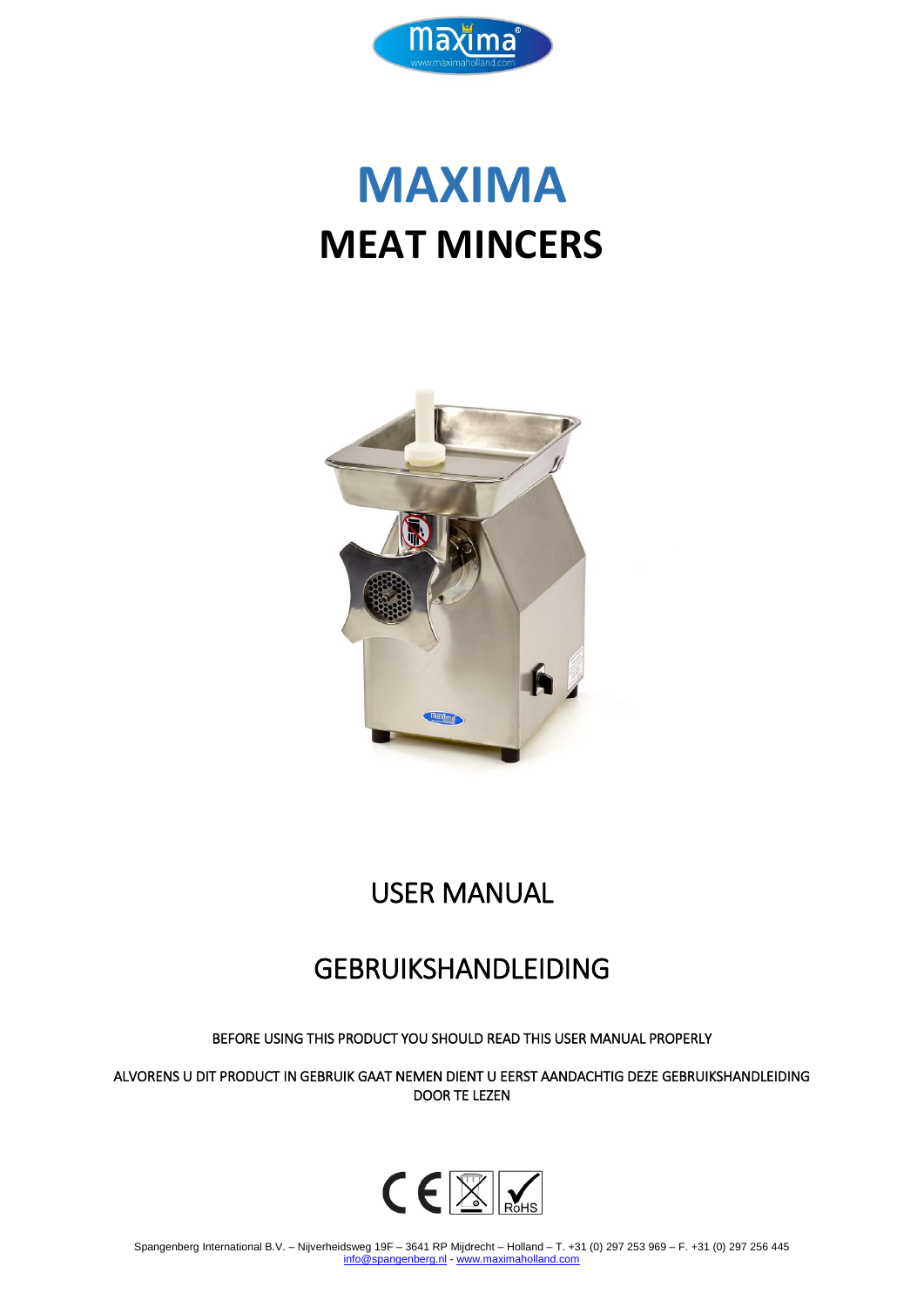

#### **ENGLISH**

#### Introduction

Thank you for purchasing this Maxima product. In order to obtain the maximum benefit and safe use of this product, please read these instructions completely before attempting to install or use this product.

Your new Maxima product is manufactured with advanced production techniques. Every product is inspected before shipment and tested to ensure operator safety and product quality. All parameters have reached or exceeded the national standard.

The Maxima Meat Mincer range are powerfull professional meat mincers. The stainless steel & hardened steel construction makes them very durable and easy to clean. Each machine comes with multiple accessories to get you started immediately!

At Maxima we are very proud of our products and are completely committed to providing you with the best products and service possible. Your satisfaction is our number one priority.

We know you will enjoy using this product and Thank You for choosing our product. We hope you consider Maxima for your future equipment purchases.

#### NEDERLANDS

#### Introductie

Bedankt voor het aanschaffen van dit Maxima product. Deze instructies dienen volledig gelezen te worden voordat u dit product gaat installeren of gebruiken. Op deze manier kunt u optimaal en veilig van dit product gebruik maken.

Uw nieuwe Maxima product is geproduceerd met geavanceerde productietechnieken. Elk product wordt voor verzending geïnspecteerd en getest om veiligheid en betrouwbaarheid te kunnen waarborgen. Alle parameters voldoen volgens de nationale standaarden.

De Maxima Vleesmolen serie bestaat uit krachtige professionele vleesmolens die door het gebruik van RVS en gehard staal zeer duurzaam en gemakkelijk schoon te maken zijn. Elke machine wordt geleverd met meerdere accessoires zodat u meteen kan beginnen!

Bij Maxima zijn wij erg trots op onze producten en zijn volledig gecommitteerd om u van de beste producten en service te voorzien. Uw tevredenheid is onze nummer 1 prioriteit.

Wij weten dat u met plezier dit product zal gaan gebruiken en bedanken u voor uw keuze. Wij hopen dat u Maxima in gedachten houdt bij toekomstige aanschaf van apparatuur.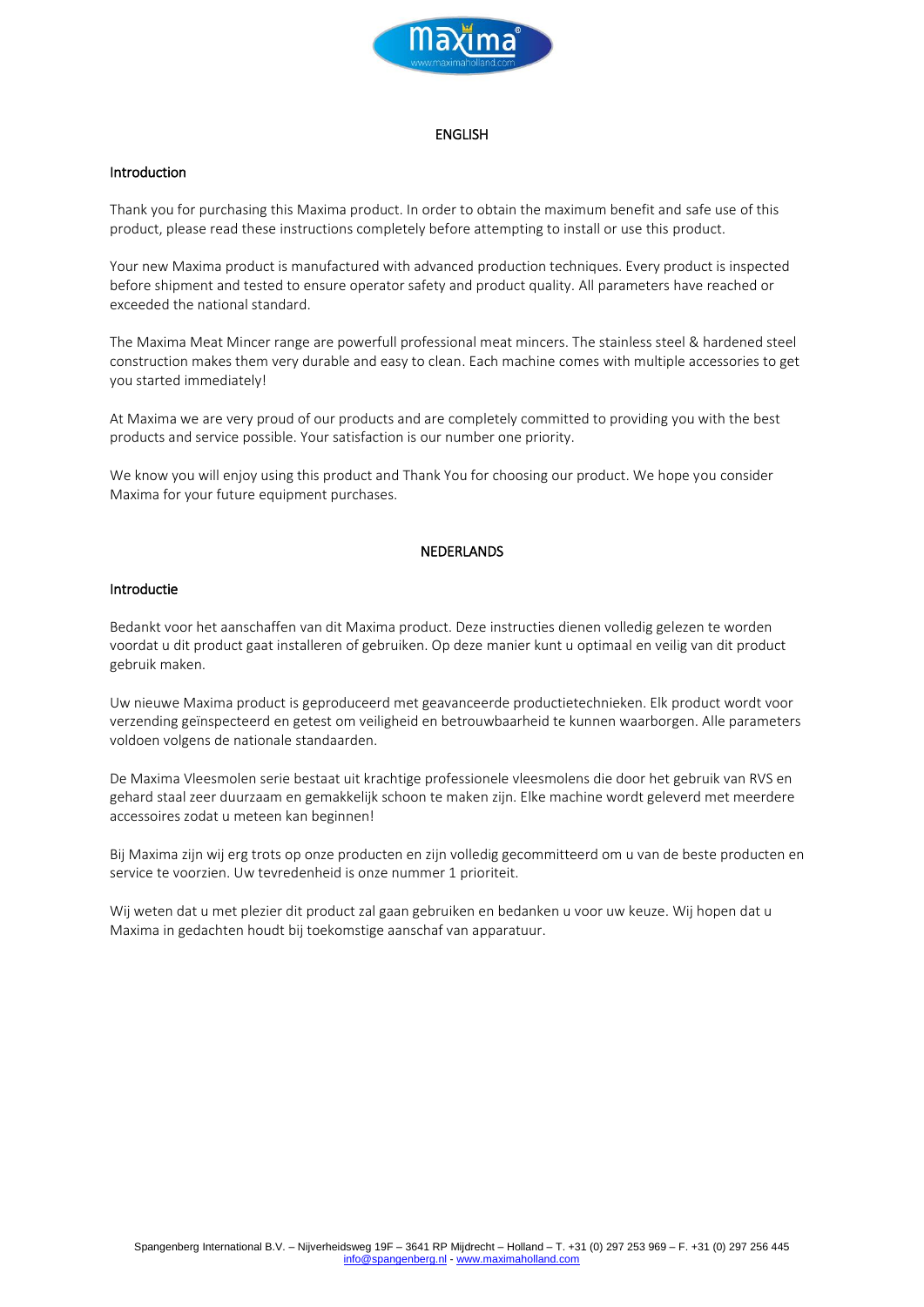

#### ENGLISH

#### Specifications

| Name                             | Maxima Meat Mincer                                                                                                                                                                                                                                                           |                                                                                                                                                                                                                          |                                                                                                                                                                                                                                                                 |
|----------------------------------|------------------------------------------------------------------------------------------------------------------------------------------------------------------------------------------------------------------------------------------------------------------------------|--------------------------------------------------------------------------------------------------------------------------------------------------------------------------------------------------------------------------|-----------------------------------------------------------------------------------------------------------------------------------------------------------------------------------------------------------------------------------------------------------------|
| Model                            | <b>MMM12</b>                                                                                                                                                                                                                                                                 | <b>MMM 22</b>                                                                                                                                                                                                            | <b>MMM32</b>                                                                                                                                                                                                                                                    |
| Product<br>Code                  | 09300445                                                                                                                                                                                                                                                                     | 09300450                                                                                                                                                                                                                 | 09300455                                                                                                                                                                                                                                                        |
| Power<br>Input                   | 220V / 50Hz / 1 Phase                                                                                                                                                                                                                                                        | 220V / 50Hz                                                                                                                                                                                                              | 220V / 50Hz                                                                                                                                                                                                                                                     |
| Connected<br>Load                | 650W                                                                                                                                                                                                                                                                         | 1100W                                                                                                                                                                                                                    | 1500W                                                                                                                                                                                                                                                           |
| Max.<br>Production               | 120 Kg/Hour                                                                                                                                                                                                                                                                  | 220 Kg/Hour                                                                                                                                                                                                              | 320 Kg/Hour                                                                                                                                                                                                                                                     |
| Speeds                           | 2: Forward & Backward                                                                                                                                                                                                                                                        | 2: Forward & Backward                                                                                                                                                                                                    | 2: Forward & Backward                                                                                                                                                                                                                                           |
| Machine<br><b>Dimensions</b>     | H410 x W240 x D410 mm                                                                                                                                                                                                                                                        | H460 x W240 x D440 mm                                                                                                                                                                                                    | H610 x W390 x D740 mm                                                                                                                                                                                                                                           |
| <b>Tray</b><br><b>Dimensions</b> | H45 x W85 x D370 mm                                                                                                                                                                                                                                                          | H40 x W270 x D400 mm                                                                                                                                                                                                     | H45 x W85 x D370 mm                                                                                                                                                                                                                                             |
| Weight                           | 26 Kg                                                                                                                                                                                                                                                                        | 32 Kg                                                                                                                                                                                                                    | 55 Kg                                                                                                                                                                                                                                                           |
| Material                         | Casing: Stainless Steel<br>$\blacksquare$<br>Tray: Stainless Steel<br>$\blacksquare$<br>Worm Gear: Stainless Steel<br>$\blacksquare$<br>Ring Bolt: Stainless Steel<br>$\blacksquare$<br>Knives: Hardened Steel<br>$\blacksquare$<br>Plates: Hardened Steel<br>$\blacksquare$ | Casing: Stainless Steel<br>٠<br>Tray: Stainless Steel<br>П<br>Worm Gear: Stainless Steel<br>$\blacksquare$<br>Ring Bolt: Stainless Steel<br>٠<br>Knives: Hardened Steel<br>$\blacksquare$<br>Plates: Hardened Steel<br>٠ | $\blacksquare$<br>Casing: Stainless Steel<br>Tray: Stainless Steel<br>$\blacksquare$<br>Worm Gear: Stainless Steel<br>٠<br>Ring Bolt: Stainless Steel<br>$\blacksquare$<br>Knives: Hardened Steel<br>$\blacksquare$<br>Plates: Hardened Steel<br>$\blacksquare$ |
| Accessories                      | 1 Pusher<br>$\blacksquare$<br>1 Sausage Filler Ø20 mm<br>$\blacksquare$<br>2 Cross Knives<br>٠<br>Grinding Plate 6 mm<br>$\blacksquare$<br>Grinding Plate 8 mm<br>$\blacksquare$                                                                                             | 1 Pusher<br>$\blacksquare$<br>1 Sausage Filler Ø20 mm<br>П<br>2 Cross Knives<br>$\blacksquare$<br>Grinding Plate 6 mm<br>$\blacksquare$<br>Grinding Plate 8 mm<br>$\blacksquare$                                         | 1 Pusher<br>$\blacksquare$<br>1 Sausage Filler Ø20 mm<br>٠<br>2 Cross Knives<br>$\blacksquare$<br>Grinding Plate 6 mm<br>$\blacksquare$<br>Grinding Plate 8 mm<br>$\blacksquare$                                                                                |

#### Safety Regulations

The machine may only be used for the purpose for which it was intended and designed. The manufacturer is not liable for any damage caused by incorrect operation and improper use.

- This machine may only be used for its intended purpose: Mincing meat.
- Keep the machine and electrical plug away from water and any other liquids. In the unlikely event that the machine should fall into water, immediately pull the plug out of the socket and have the machine checked by a certified technician. Not following these instructions may cause life-threatening situations.
- The device is to be used indoors only.
- Do not move the appliance while operational.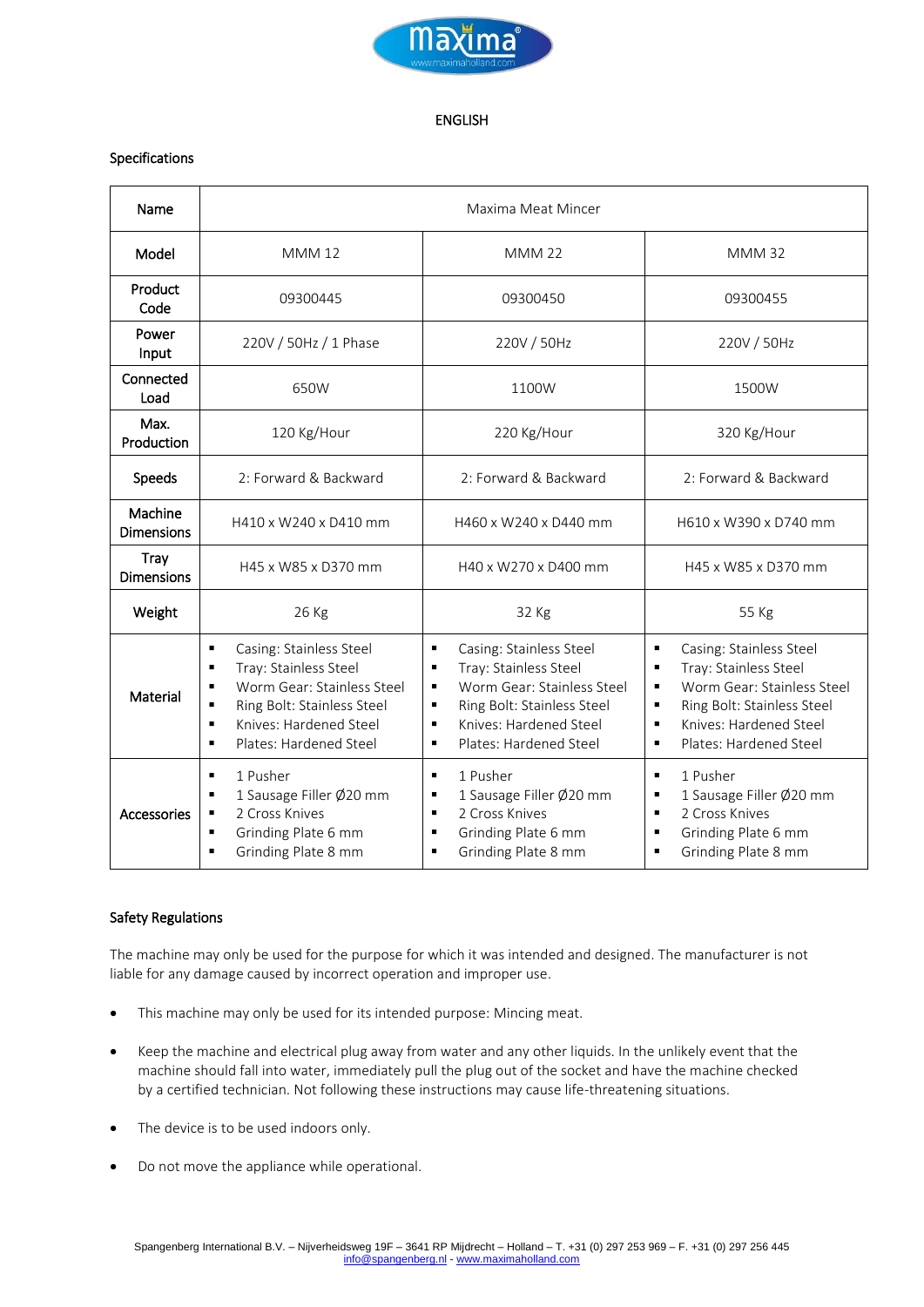

- Do not cover or place objects on top of the appliance when its operating.
- Never try to open the casing of the machine yourself.
- Do not insert any objects in the casing or openings of the machine.
- Do not touch the power plug with wet or damp hands.
- Do not use the machine after it has fallen or is damaged in any other way. Have it checked and repaired by a certified engineer.
- WARNING! Do not try to repair the machine yourself. This may cause life-threatening situations.
- Make sure the cord does not come in contact with sharp or hot objects and keep it away from open fire. To pull the plug out of the socket, always pull on the plug and not on the cord.
- Keep the power cable away from operating range. Do not lay over carpets or heat insulation an do not cover the cable.
- Always keep an eye on the machine when in use.
- Never put your hands near the moving parts of the machine.
- Never let children use professional machines without supervision.
- Always pull the power plug out of the socket when the machine is not being used.
- ATTENTION! As long as the power plug is in the socket the machine is connected to the power source.
- Keep all packaging away from children. Dispose of packaging in accordance to the regulations of local authorities.
- Turn off the machine before pulling the power plug out of the socket.
- Never try to move or carry the machine by the power cord.
- Do not use any extra devices that are not supplied along with the machine.
- Avoid overloading the machine.
- Do not place the machine on its side, upside-down or tilt the appliance more than 45° from the vertical. Also while the appliance is being transported.
- The electrical installation must satisfy the applicable national and local regulations.

#### First Time Use

- Unpack and inspect your machine immediately after receipt. If there are any latent defects or damage to the machine then immediately contact your dealer. Save all packaging materials in case the machine needs to be returned or for inspection by the freight carrier.
- Remove any protective film from all surfaces.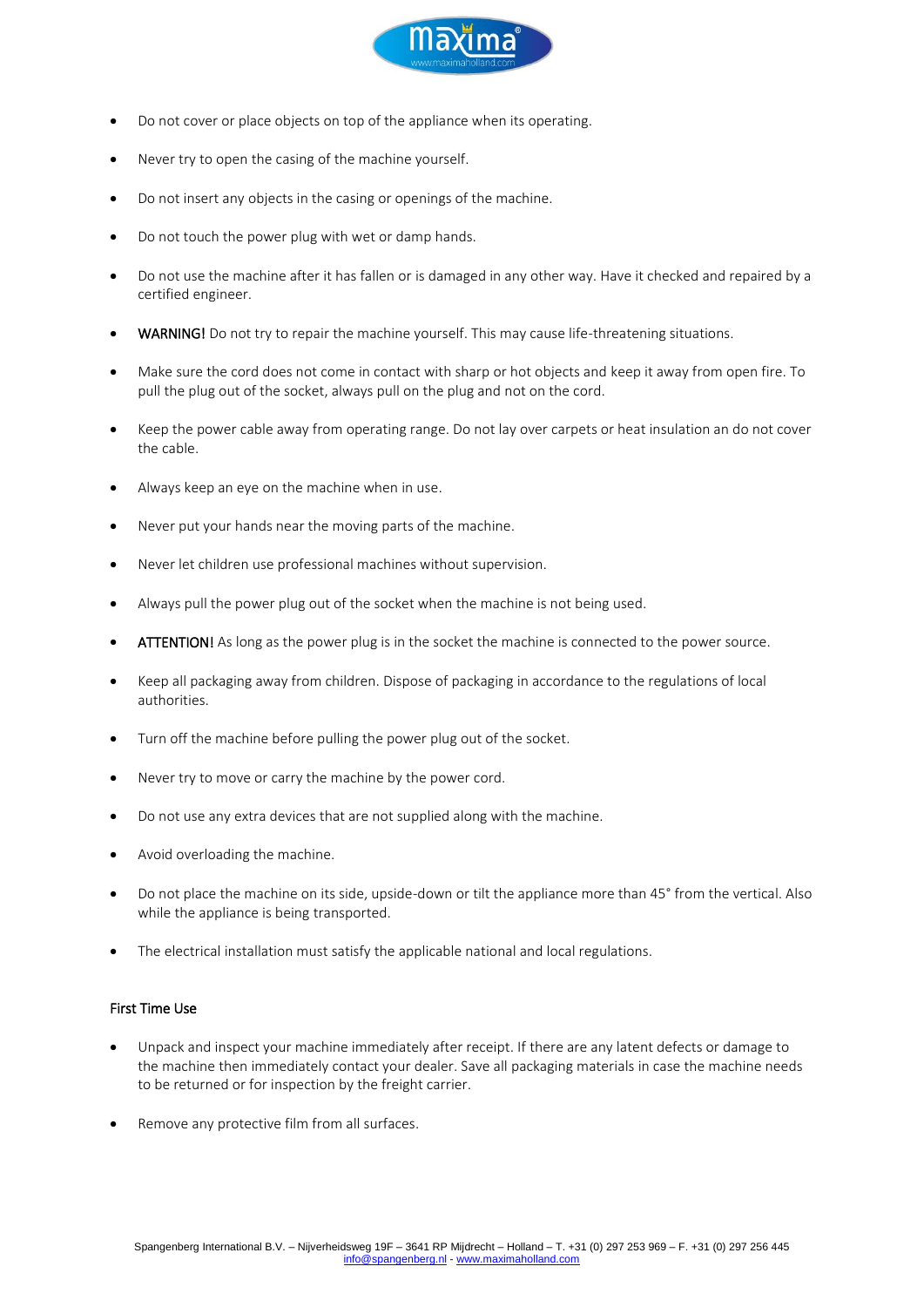

- Read this instruction manual completely before attempting to install and operate this product. All installations and set ups must be done by authorized service agents, your dealer, or Maxima representatives.
- If your machine is supplied with a factory fitted molded plug then you may plug the unit into a standard electrical outlet. Make sure that the voltage of the machine and the wall outlet are compatible. If your machine is not supplied with a factory fitted molded plug then a qualified electrical technician must be contracted to wire the unit to the power supply.
- Before using your appliance for the first time it is recommended to clean the appliance according to instructions mentioned in chapter "*Cleaning and Maintenance*".

#### Installation

- 1. The machine must be positioned on a flat and stable surface.
- 2. Choose a surface where the machine is not exposed to direct sunlight, or close to a direct source of heat such as a cooker, oven or radiator.
- 3. When positioning the appliance, maintain a distance of 10cm (4 inches) between the appliance and walls or other objects for ventilation and ease of use.
- 4. Level and position the machine in such a way that the plug is accessible at all times.
- 5. Assemble the grinding mechanics (see image below). Make sure they are positioned correctly to avoid damage and ensure proper use. ATTENTION! Some parts are sharp, handle with care.
	- 5.1. Attach the Axis (4) to the Worm Gear (5).
	- 5.2. Place the Worm Gear inside the Casing (6).
	- 5.3. Slide the Cross Blade (3) over the Axis, flat side facing towards the exit.
	- 5.4. Slide the Grinding Plate (2) over the Axis.
	- 5.5. Fix the mechanics in place by screwing on the Ring Bolt (1). ATTENTION! Do not tighten the Ring Bolt excessivly. Doing so will cause the grinding plate to press against the cross blade, which in turn will damage the blade or grinding plate when operational.
- 6. Attach the hopper tray to the top pipe.
- 7. Plug the power plug into the main socket.

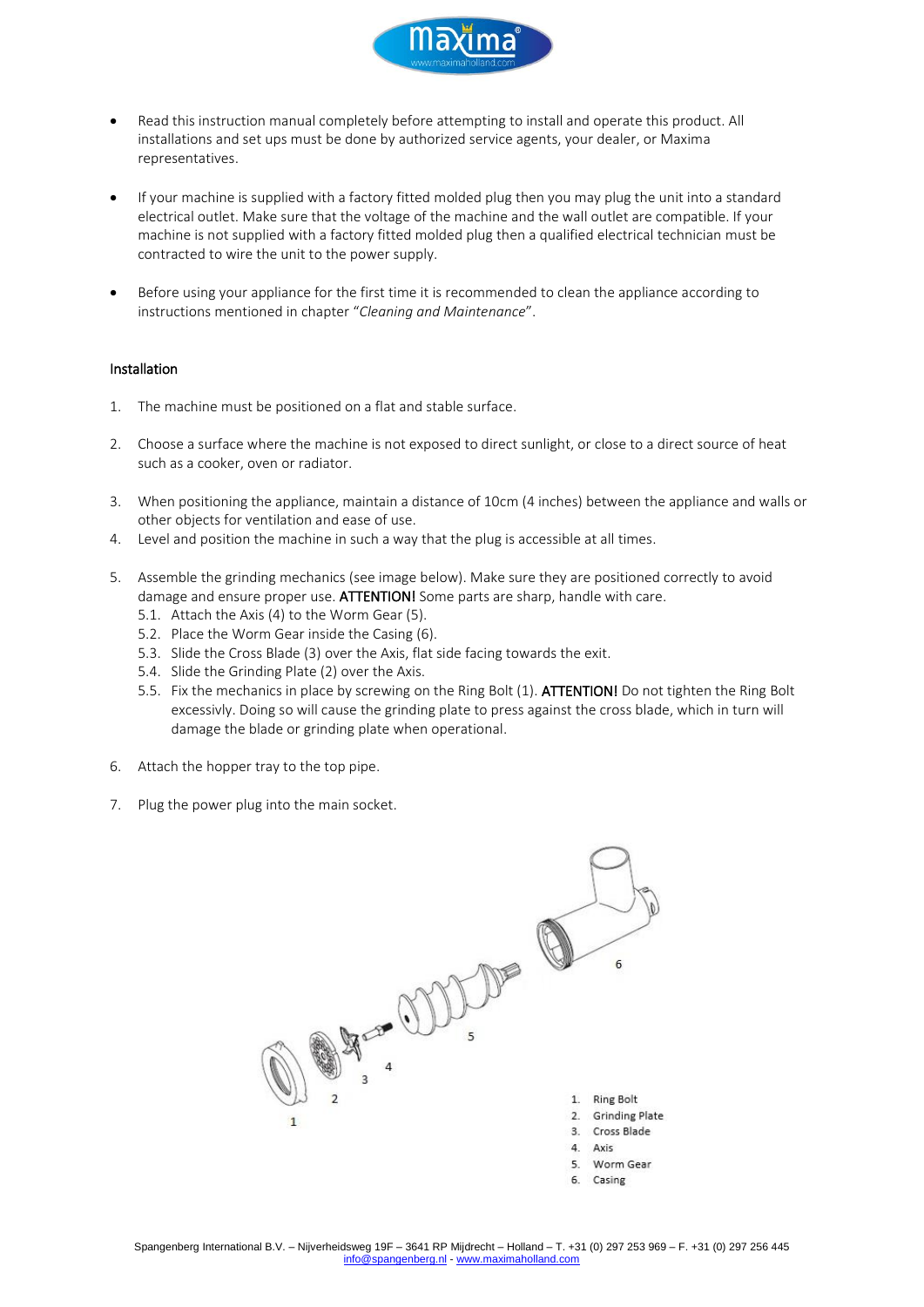

#### Operation

- Check if the machine is assembled correctly (see chapter "*Installation*").
- Switch on the appliance by using the "ON/OFF" switch located on the side of the appliance.
- ATTENTION! Make sure the meat is free of bone and tough tendon.
- ATTENTION! Do not process frozen products.
- Cut the product into pieces that fit through the shaft easily.
- ATTENTION! Do not push product through the shaft while it is switched off.
- ATTENTION! Only use the supplied pusher to push product through the shaft. Other objects may cause damage to the appliance.
- WARNING! Never push product through the shaft by hand. This may cause serious injuries.
- Gently push your product through the shaft. Applying too much pressure may damage the appliance.
- Collect the minced product at the exit.
- When the appliance is not being used, turn off the machine by using the "ON/OFF" switch.
- If the appliance will not be used for a longer period, please remove the plug from the main socket. Clean the appliance according to instructions (see chapter "*Cleaning and Maintenance*").

#### Cleaning and Maintenance

- Maintenance and repairs should only be done by certified engineers.
- Regularly check and clean the appliance, its parts and accessories (if aplicable).
- Regularly check the power plug and power cable for damage. If either is damaged do not use the appliance. Instead, have it repaired by a certified electrical engineer.
- Always switch off and disconnect the power supply before cleaning or maintenance.
- Disassemble the grinding mechanism and hopper tray.
- ATTENTION! Never use aggressive cleaning agents or abrasives. Do not use solvents or petrol based cleaning agents. Some cleaning agents may leave harmful residues or cause damage to the machine.
- Clean the accessories using warm, soapy water and a mild food safe detergent. Whipe down the exterior with a damp cloth. Always dry the appliance and accessories after cleaning using a soft cloth.
- ATTENTION! Do not use any scourer and sharp or pointed objects during cleaning, this may cause damage to the machine.
- ATTENTION! Never hose down the machine or immerse it in water or any other liquid, instead wipe the exterior with a damp cloth.
- ATTENTION! Never let the power cable or power plug get wet or damp.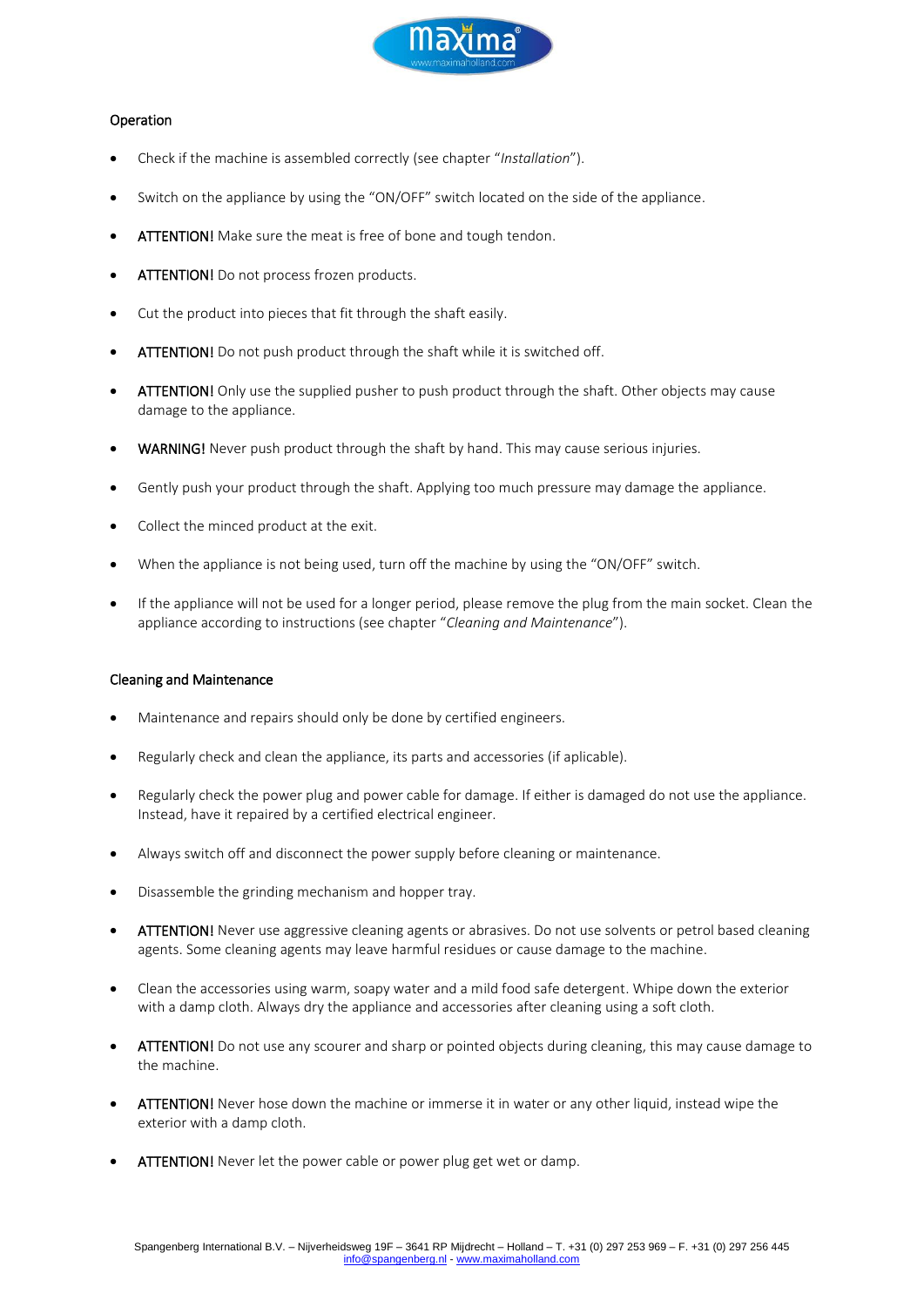

#### Storage

- Make sure the appliance is cleaned properly before storage.
- Coil up the power cord and put it away.
- Store in a cool and dry place.

#### **Discarding**

When discarding the appliance, do so in compliance with the rules and regulations of local authorities.

#### Guarantee

Thank you for using our products, our company will follow related provisions from our "Algemene Voorwaarden", and provide you services when you can show us the invoice.

We provide 12-month warranty from the date of purchase (invoice date). In the warranty period, our company is responsible for free parts if there is a device fault or quality problem of spare parts under correct operation.

The following is not included in the free service:

- 1. Damages result from transportation, installation, improper connections.
- 2. Component damages caused by failing to provide power and voltage as required in technical data.
- 3. Damages caused by disassembling products, adjust or change the mechanical and electrical structures without permission.
- 4. Damage caused by improper operation, cleaning and maintenance.
- 5. Non-man-made damage, such as damages from abnormal voltage, fire, building collapse, lightning, floods and other natural disasters, and damages from rats and other pests.
- 6. Failure in following the manual when operating.
- 7. Wearable and expendable parts.
- 8. Altered invoice or without invoice.

In line with our policy of continuous development, we reserve the right to alter the product, the packaging or the documentation without prior notice.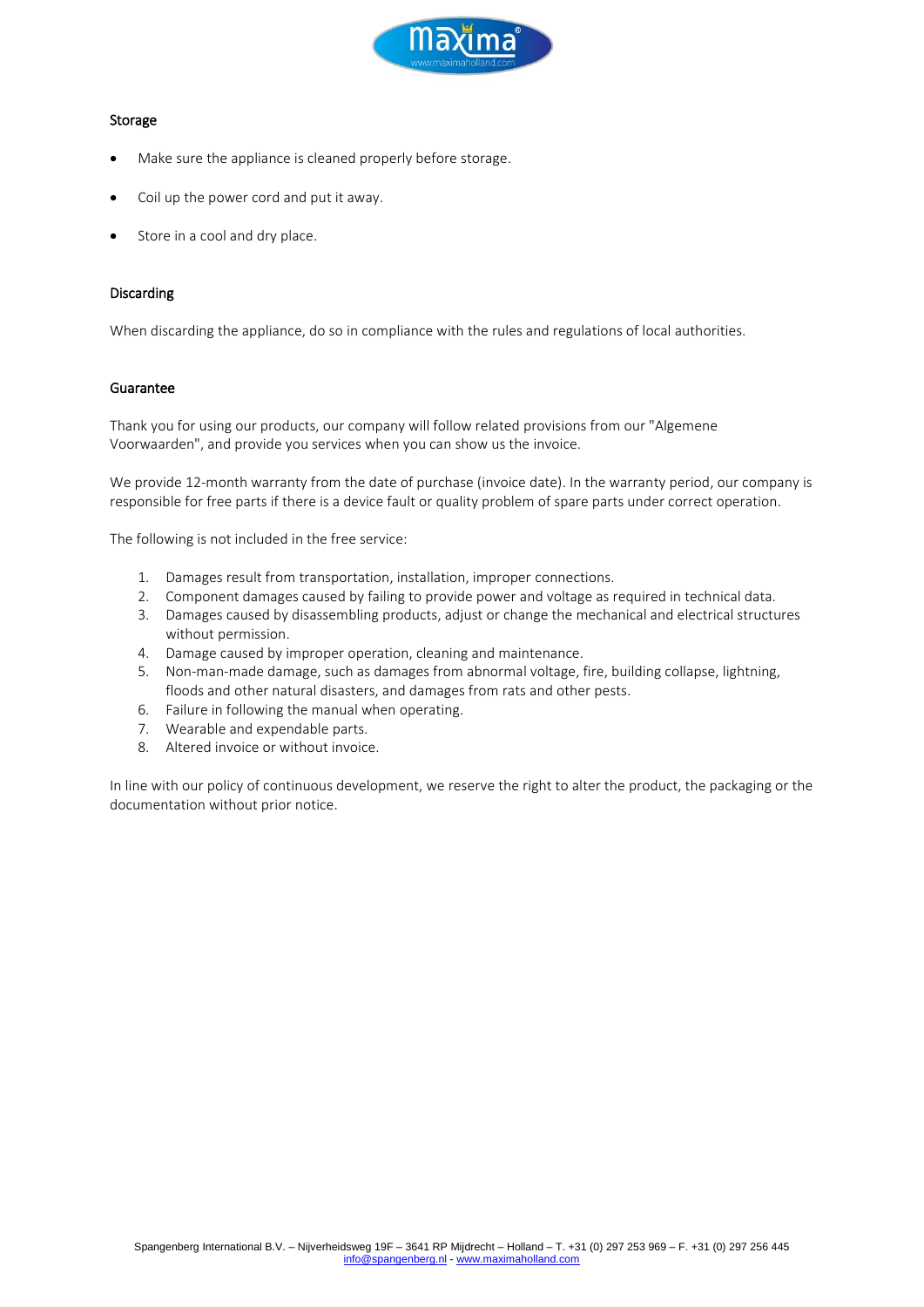

#### NEDERLANDS

#### Specificaties

| Naam                  | Maxima Vleesmolen                                                                                                                                                                          |                                                                                                                                                     |                                                                                                                                                                                                                                   |
|-----------------------|--------------------------------------------------------------------------------------------------------------------------------------------------------------------------------------------|-----------------------------------------------------------------------------------------------------------------------------------------------------|-----------------------------------------------------------------------------------------------------------------------------------------------------------------------------------------------------------------------------------|
| Model                 | <b>MMM12</b>                                                                                                                                                                               | <b>MMM 22</b>                                                                                                                                       | <b>MMM33</b>                                                                                                                                                                                                                      |
| Product<br>Code       | 09300445                                                                                                                                                                                   | 09300450                                                                                                                                            | 09300455                                                                                                                                                                                                                          |
| Stroom<br>Input       | 220V / 50Hz / 1 Phase                                                                                                                                                                      | 220V / 50Hz                                                                                                                                         | 220V / 50Hz                                                                                                                                                                                                                       |
| Vermogen              | 650W                                                                                                                                                                                       | 1100W                                                                                                                                               | 1500W                                                                                                                                                                                                                             |
| Max.<br>Productie     | 120 Kg/Uur                                                                                                                                                                                 | 220 Kg/Uur                                                                                                                                          | 320 Kg/Uur                                                                                                                                                                                                                        |
| Snelheden             | 2: Vooruit & Achteruit                                                                                                                                                                     | 2: Vooruit & Achteruit                                                                                                                              | 2: Vooruit & Achteruit                                                                                                                                                                                                            |
| Afmetingen<br>Machine | H410 x B240 x D410 mm                                                                                                                                                                      | H460 x B240 x D440 mm                                                                                                                               | H610 x B390 x D740 mm                                                                                                                                                                                                             |
| Afmetingen<br>Schaal  | H45 x B85 x D370 mm                                                                                                                                                                        | H40 x B270 x D400 mm                                                                                                                                | H45 x B85 x D370 mm                                                                                                                                                                                                               |
| Gewicht               | 26 Kg                                                                                                                                                                                      | 32 Kg                                                                                                                                               | 55 Kg                                                                                                                                                                                                                             |
| Materiaal             | Behuizing: RVS<br>٠<br>Schaal: RVS<br>٠<br>Wormwiel: RVS<br>٠<br>Dopmoer: RVS<br>$\blacksquare$<br>Messen: Gehard Staal<br>$\blacksquare$<br>Gatenschijven: Gehard Staal<br>$\blacksquare$ | Behuizing: RVS<br>٠<br>Schaal: RVS<br>٠<br>Wormwiel: RVS<br>٠<br>Dopmoer: RVS<br>٠<br>Messen: Gehard Staal<br>٠<br>Gatenschijven: Gehard Staal<br>٠ | Behuizing: RVS<br>$\blacksquare$<br>Schaal: RVS<br>$\blacksquare$<br>Wormwiel: RVS<br>$\blacksquare$<br>Dopmoer: RVS<br>$\blacksquare$<br>Messen: Gehard Staal<br>$\blacksquare$<br>Gatenschijven: Gehard Staal<br>$\blacksquare$ |
| Accessoires           | 1 Stopper<br>٠<br>1 Worstenvuller Ø20 mm<br>٠<br>2 Kruismessen<br>$\blacksquare$<br>Gatenschijf 6 mm<br>$\blacksquare$<br>Gatenschijf 8 mm<br>$\blacksquare$                               | ٠<br>1 Stopper<br>1 Worstenvuller Ø20 mm<br>٠<br>2 Kruismessen<br>٠<br>Gatenschijf 6 mm<br>٠<br>Gatenschijf 8 mm<br>$\blacksquare$                  | $\blacksquare$<br>1 Stopper<br>1 Worstenvuller Ø20 mm<br>П<br>2 Kruismessen<br>$\blacksquare$<br>Gatenschijf 6 mm<br>$\blacksquare$<br>Gatenschijf 8 mm<br>$\blacksquare$                                                         |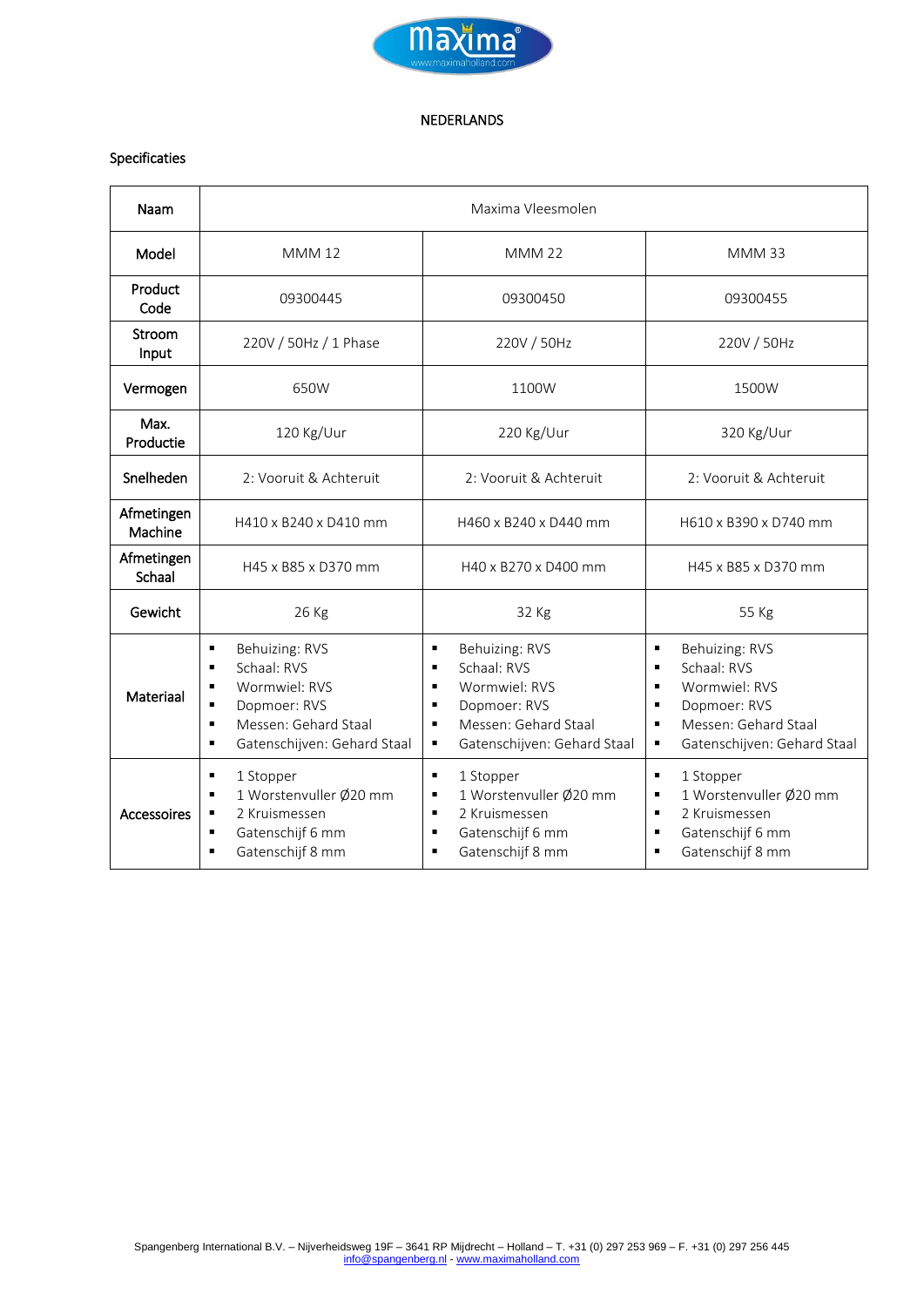

#### Veiligheidsvoorschriften

Het apparaat mag alleen worden gebruikt voor het doel waarvoor het werd ontworpen. De fabrikant aanvaardt geen enkele aansprakelijkheid voor schade als gevolg van onjuiste bediening en verkeerd gebruik.

- Dit apparaat is uitsluitend bedoeld voor het: Malen van vlees.
- Zorg dat het apparaat en de stekker niet met water of een andere vloeistof in aanraking komen. Mocht het apparaat onverhoopt in het water vallen, trek dan onmiddellijk de stekker uit het stopcontact en laat het apparaat controleren door een erkend vakman. Het niet navolgen van dit advies kan levensgevaar opleveren.
- Dit apparaat is enkel bedoeld voor gebruik binnenshuis.
- Verplaats het apparaat niet terwijl deze in gebruik is.
- Dek het apparaat nooit af of plaats er nooit voorwerpen op terwijl deze in bedrijf is.
- Probeer nooit zelf de behuizing van het apparaat te openen.
- Steek geen voorwerpen in de behuizing van het apparaat.
- Raak de stekker niet met natte of vochtige handen aan.
- Controleer stekker en snoer regelmatig op eventuele beschadiging. Indien de stekker of snoer beschadigd is, laat de reparatie bij een erkend bedrijf uitvoeren.
- Gebruik het apparaat niet nadat het is gevallen of op andere wijze beschadigd is. Laat het bij een erkend reparatiebedrijf controleren en zo nodig repareren.
- WAARSCHUWING! Probeer het apparaat niet zelf te repareren. Dit kan levensgevaar opleveren.
- Zorg dat het snoer niet met scherpe of hete voorwerpen in aanraking komt en houdt het uit de buurt van open vuur. Als u de stekker uit het stopcontact wilt trekken, pak dan altijd de stekker zelf beet en trek nooit aan het snoer.
- Zorg dat niemand het snoer (of verlengsnoer) abusievelijk kan lostrekken of erover kan struikelen.
- Houdt het apparaat tijdens gebruik steeds in de gaten.
- Laat kinderen nooit zonder toezicht in de buurt van het apparaat spelen of het apparaat zonder toezicht gebruiken.
- Trek altijd de stekker uit het stopcontact als het apparaat niet wordt gebruikt en voordat het wordt schoongemaakt.
- LET OP! Zolang de stekker in het stopcontact zit staat het apparaat onder netspanning.
- Houd al het verpakkingsmateriaal uit de buurt van kinderen en behandel het afval volgens lokale wet- en regelgeving.
- Schakel het apparaat uit voordat u de stekker uit het stopcontact trekt.
- Draag of verplaats het apparaat nooit aan het snoer.
- Gebruik geen accessoires in samenwerking met het apparaat die niet zijn meegeleverd of er niet bij horen.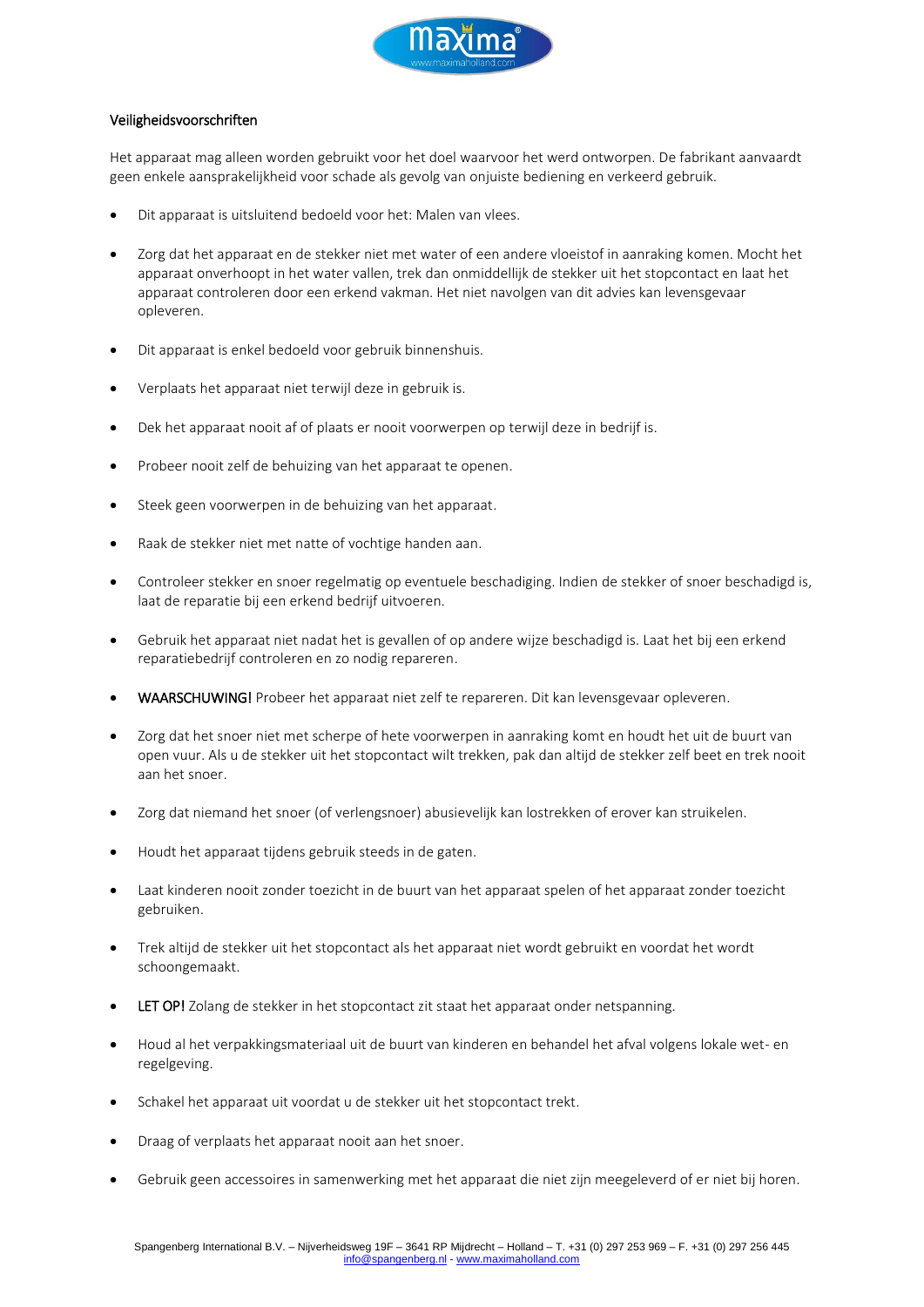

- Voorkom overbelasting.
- Plaats het apparaat niet op zijn kant of ondersteboven. Het apparaat dient niet meer dan 45° te kantelen. Dit geld ook voor tijdens transport.
- De elektrische aansluitingen moeten voldoen aan de hiervoor bestemde richtlijnen.

#### Voorbereiding voor eerste ingebruikname

- Controleer of het apparaat niet beschadigd is. Neem in geval van beschadiging onmiddellijk contact op met uw leverancier en gebruik het apparaat NIET. Bewaar al het verpakkingsmateriaal indien de machine geinspecteerd of retour gestuurd moet worden.
- Verwijder alle beschermende folies van het apparaat.
- Lees aandachtig deze gebruikshandleiding voordat u de machine in gebruik neemt. Het installeren van de machine dient door een gediplomeerd vakman, uw dealer of een Maxima vertegenwoordiger gedaan te worden.
- Als uw machine met een standaard stekker geleverd wordt kan u deze in het stopcontact plaatsen. Controleer alvorens of het voltage gelijkwaardig is. Als uw machine enkel met snoer en zonder stekker geleverd wordt dient u dit door een gediplomeerd vakman te laten monteren.
- Alvorens ingebruikname wordt geadviseerd het apparaat te reinigen volgens de instructies genoemd in het hoofdstuk "*Reiniging & Onderhoud*".

#### Installatie

- 1. Plaats het apparaat op een vlakke en stabiele ondergrond.
- 2. Kies een plek uit die niet in direct zonlicht staat of dichtbij een warmtebron zoals bijvoorbeeld een kookstel, oven of radiator.
- 3. Zorg voor genoeg ruimte (10cm) om het apparaat heen, voor gemakkelijke toegang, reiniging en ventilatie.
- 4. Plaats het apparaat zodanig dat de stekker te allen tijde bereikbaar is.
- 5. Monteer het maalmechanisme (zie afbeelding volgende pagina). Zorg ervoor dat de onderdelen correct gemonteerd worden om schade te voorkomen en de functionaliteit te waarborgen. LET OP! Sommige onderdelen zijn scherp.
	- 5.1. Bevestig de As (4) aan het Wormwiel (5).
	- 5.2. Plaats het Wormwiel in de behuizing (6).
	- 5.3. Schuif het Kruismes (3), met de platte zijde richting de uitgang, over de As.
	- 5.4. Schuif de Gatenschijf (2) over de As.
	- 5.5. Houd het maalmechanisme op zijn plaats door de Dopmoer (1) vast te schroeven. LET OP! Draai deze niet te vast. Hierdoor wordt de Gatenschijf tegen het Kruismes gedrukt, dit kan schade aan het mes of de schijf veroorzaken.
- 6. Bevestig de schaal aan de buis op de bovenzijde.
- 7. Steek de stekker in het stopcontact.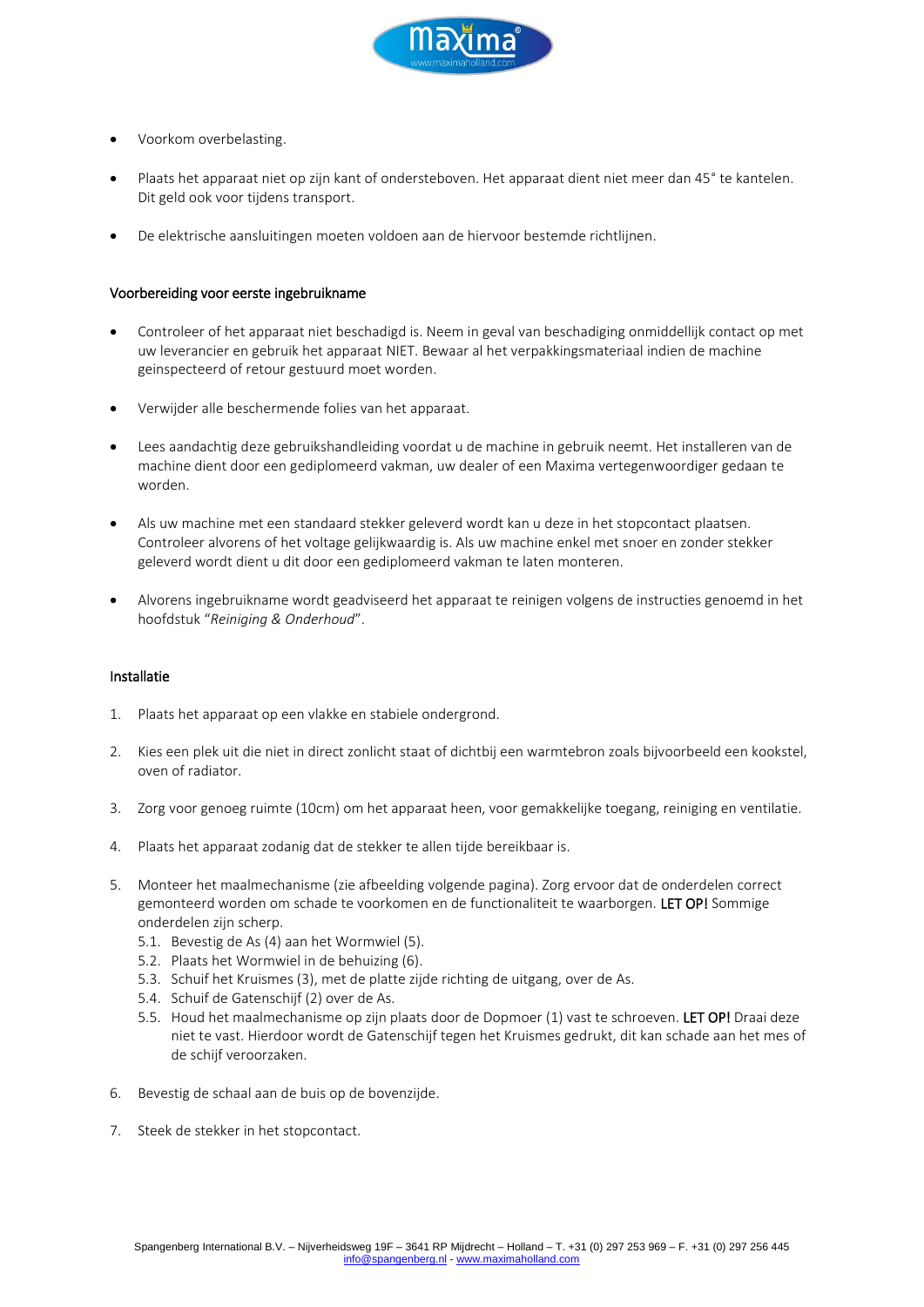



### Bediening

- Controleer of de onderdelen juist geassembleerd zijn (zie hoofdstuk "*Installatie*").
- Schakel het apparaat in d.m.v. de "AAN/UIT" schakelaar aan de zijkant van de machine.
- LET OP! Verwijder voor het vermalen van vlees eerst beenderen, kraakbeen en pezen.
- **LET OP!** Verwerk geen bevroren producten.
- Snij het product in stukken zodat deze gemakkelijk in de buis passen.
- LET OP! Duw geen producten door de buis als de machine niet aan staat.
- LET OP! Gebruik alleen de meegeleverde stopper om producten door de buis te duwen. Andere voorwerpen kunnen de machine beschadigen.
- WAARSCHUWING! Gebruik nooit uw handen om producten in de buis te duwen. Dit kan ernstig letsel veroorzaken.
- Duw voorzichtig en geleidelijk het product in de buis. Duw niet te hard, dit kan de machine beschadigen.
- Vang het gemalen product op bij de uitgang van de buis.
- Als het apparaat niet in gebruik is, schakelt u het apparaat uit door de "AAN/UIT" knop in de "0" positie te zetten.
- Wanneer u het apparaat gedurende langere tijd niet gebruikt, trek dan de stekker uit het stopcontact. Reinig het apparaat en maak het apparaat en de accessoires goed droog.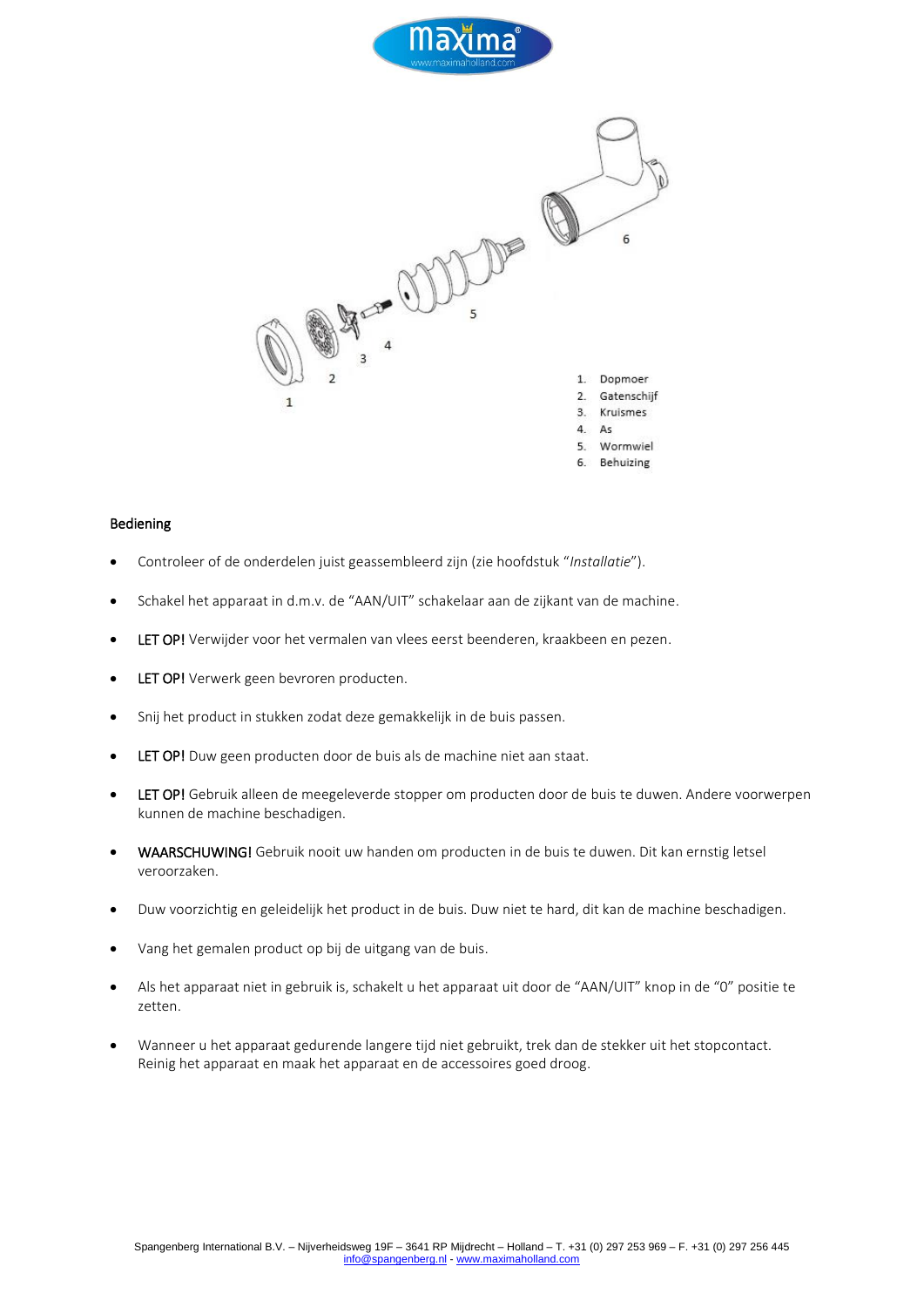

#### Reiniging en Onderhoud

- Onderhoud en reparaties dienen alleen uigevoerd te worden door een gediplomeerd vakman.
- Controleer en reinig het apparaat, de kabels/slangen en accesoires regelmatig.
- Controleer regelmatig de stekker en voedingskabel op beschadigingen. Wanneer één hiervan beschadigd is, is het niet toegestaan het apparaat te gebruiken. De kabel en/of stekker dient door een gediplomeerd vakman gerepareerd te worden.
- Voordat u het apparaat gaat reinigen, dan wel ter reparatie stelt, altijd eerst het apparaat uitschakelen en de stekker uit het stopcontact halen.
- Demonteer het maalmechanisme en de schaal.
- LET OP! Gebruik nooit agressieve of bijtende reinigingsmiddelen. Gebruik ook geen oplosmiddel of benzine houdende middelen. Deze reinigingsmiddelen kunnen het apparaat beschadigen of schadelijke residu's achterlaten.
- Reinig de onderdelen en accessoires met warm water en een mild reinigingsmiddel dat geschikt is voor gebruik in de voedselindustrie. Gebruik een vochtige doek om de buitenkant van de machine te reinigen. Droog het apparaat altijd na het reinigen, gebruik hiervoor een zachte doek.
- LET OP! Gebruik geen schuurspons of scherpe objecten tijdens het reinigen. Deze kunnen het apparaat beschadigen.
- LET OP! Dompel het apparaat nooit in water. Gebruik ook geen hogedrukspuit of directe waterstraal om het apparaat te reinigen.
- **LET OP!** Laat de stekker of de voedingskabel niet nat of vochtig worden.

#### Opslag

- Zorg ervoor dat het apparaat op de juiste manier is schoongemaakt voordat u het opslaat.
- Rol het snoer op en stop deze netjes weg.
- Bewaar het apparaat op een droge en koele plaats.

#### Afdanken

Volg aan het einde van de levensduur van uw apparaat, de geldende locale wet- en regelgeving wanneer u het apparaat afdankt.